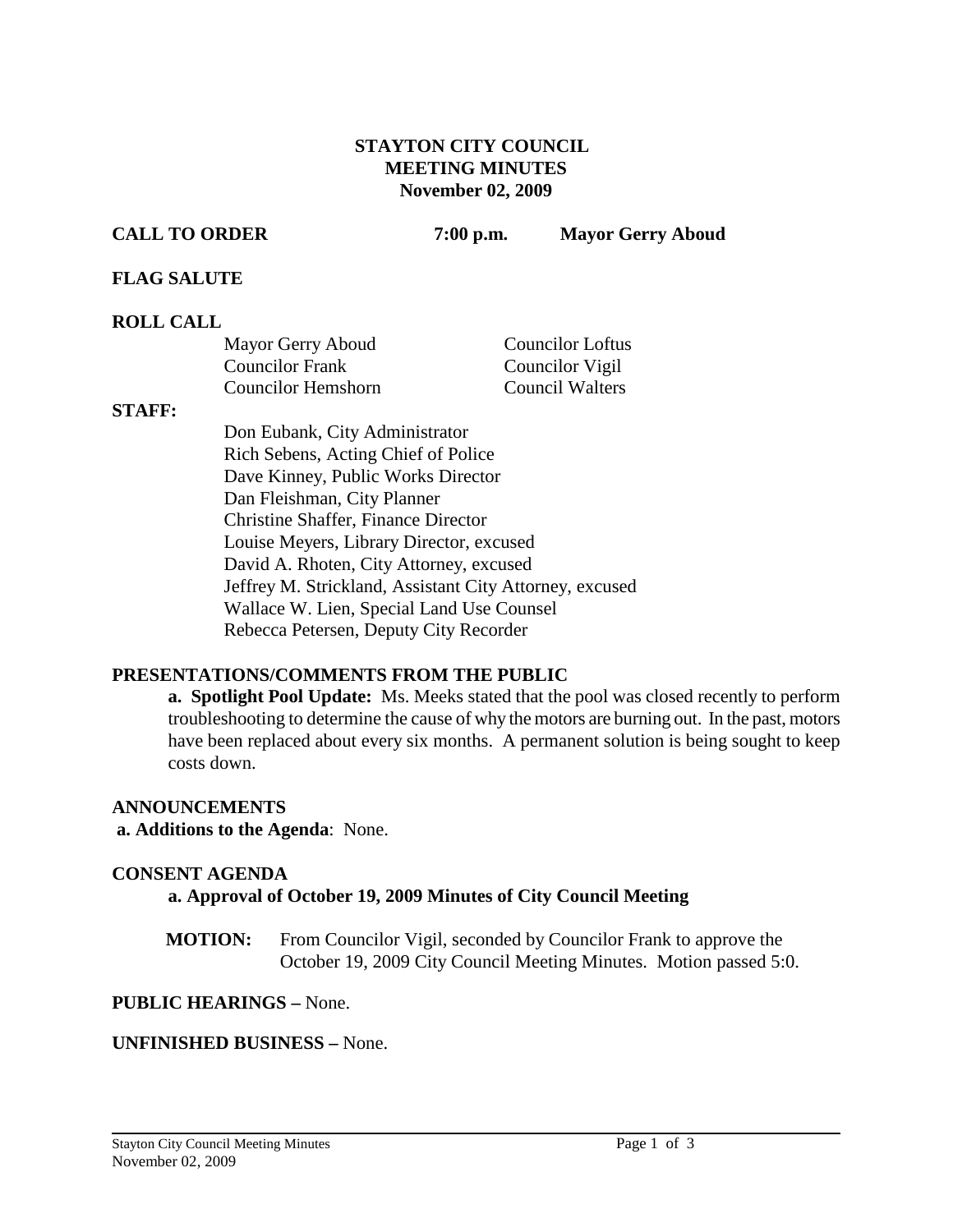## **NEW BUSINESS**

**An Ordinance Restating Ord. #914, Amending the City of Stayton's Comprehensive Plan and Zone Maps for Property Located at 1401 N. Tenth Avenue:** Mr. Lien stated that the ordinance originally scheduled to be heard this evening would be postponed. A Stipulated Voluntary Remand of Ordinance No. 914 has been prepared for the purpose of removing the contested "whereas" regarding legal authority, and re-adopting the Ordinance. It is stipulated that no other changes shall be made to the Ordinance, and that upon adoption of the modified Ordinance, petitioner waives any right to appeal the re-adopted Ordinance.

**MOTION:** From Councilor Loftus, seconded by Councilor Hemshorn, to approve the Stipulated Voluntary Remand. Motion passed: 5:0.

# **STAFF/COMMISSION REPORT**

## **City Administrator – Don Eubank & Public Works Director – Dave Kinney**

**a. ADA Compliancy and Related Issues:** Mr. Kinney stated that the city had an ADA study conducted some time ago with recommendations for compliance. Some of the short term fixes have been completed but there is still a lot that needs to be done. He provided a list to council members showing various recommendations for the Community Center, Police Department and Westown Park.

Mr. Eubank stated that once the city becomes aware of a condition or hazard it is their duty to remedy the situation. If the city lacks the funds to fix a problem "Discretionary Immunity" is a tool that can be used when local governments are unable to fund maintenance and other projects that might reduce exposure to risk. Referring to a handout listing City Council Goals, Mr. Eubank pointed out that the Council listed ADA ramps as a goal for projects in progress which would show that the city is working on the issue. In order to claim the "Discretionary Immunity" a jurisdiction has to show evidence that they are aware of the deficiencies and have been working towards completing them.

## **PRESENTATIONS/COMMENTS FROM THE PUBLIC**

**a. ADA Ramps:** Larry Emery, Stayton. Mr. Emery asked who's responsibility it is to install ramps on corner lots? Mr. Kinney stated that new construction would require the developer to install the ramps. He will check the code for existing construction requirements and get back to Mr. Emery.

# **BUSINESS FROM THE CITY ADMINISTRATOR**

**a. Work Session Reminder:** Mr. Eubank reminded council members of the upcoming work session Monday, November 09, 2009 to discuss the city owned building on Florence Street.